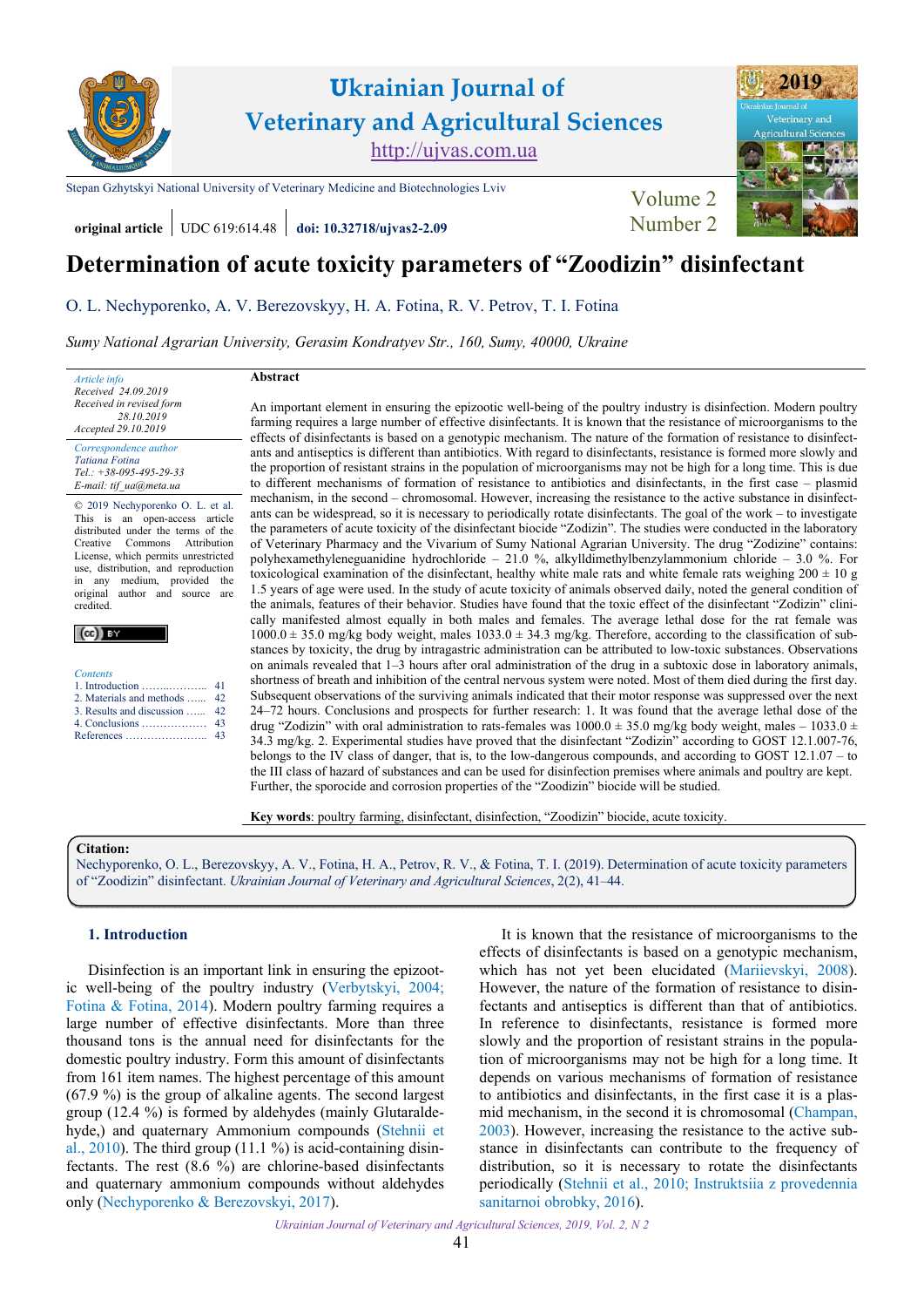<span id="page-1-0"></span>Therefore, a long-range research plan is the creation of new domestic disinfectants to which the resistance of microorganisms has not yet formed.

**The purpose and objectives of the study.** To investigate the parameters of acute toxicity of the disinfectant biocide "Zoоdizin". To achieve this goal it was necessary to solve the following problems:

1. To establish on white rats parameters of acute toxicity of the biocide "Zoоdizin".

2. To draw an inference from using the biocide in the presence of animals and birds.

#### **2. Materials and methods**

The studies were conducted in the laboratory of Veterinary Pharmacy and the Vivarium of Sumy National Agrarian University. Pharmaceutical form of "Zoоdizin" is composed of Polyhexamethylene guanidine – 21.0 %, alkylldimethylbenzylammonium chloride – 3.0 %. The study of the toxic properties of the experimental drug "Zoodizin" was carried out according to the "Methodical instructions for determining the toxic properties of drugs used in veterinary and animal husbandry". For toxicological examination of the disinfectant, healthy white male rats and white female rats weighing  $200 \pm 10$  g 1.5 years of age were used. Maintained laboratory animals in accordance with the current "Sanitary rules for the construction, equipment and maintenance of experimental biological clinics" on a unified diet. Animals were monitored daily for acute toxicity studies. Determined the general condition of the animals, the features of their behaviour, the tone of the skeletal muscles, the response to tactile, pain, sound and light stimuli, the frequency and depth of respiratory movements, heart rate, hair and skin, mucosal colour, pupil size, position tail,

amount and consistency of faeces, purity of urination and staining of urine, consumption of feed and water, determination of body weight. The effect of the biocide "Zoodizin" was evaluated by the main physiological indicators: behavioural reactions – motor activity (speed and force of movement, the ability of the animal to stay in one pose), excitability (in the stupor or alertness of the animal), manifestation of unusual sharp and rapid movements, reactivity (by the reaction of the animal to changing the environment: moving to the open table), aggressiveness (by behaviour between males, reactions to touch when performing standard manipulations); neuromuscular: tremors, convulsions, ataxia, reflexes, posture of the body in a normal posture and after giving it inconvenient, tail Stroub reaction (by the degree of tail lift), reaction to the touch (by the intensity of depriving the animal of light stroking of the body from three sides), grip strength (by the grip force of the animal on the lattice); vegetative: pupil size (by area, occupied pupil), salivation (by humidity and irrigation of saliva of the oral cavity), body temperature, skin colour (by the intensity of the colour of the plantar surface of the fore paws, ears), rate of breathing [\(Kotsiumbas et al., 2013;](#page-3-0) [Gutyj et al., 2016;](#page-2-0) [Todoriuk et](#page-3-0)  [al., 2018\)](#page-3-0).

## **3. Results and discussion**

Studies have found that the toxic effect of the disinfectant "Zoоdizin" clinically manifested almost equally in both males and females (Tables 1, 2).

The average lethal dose of the agent for female rats was  $1000.0 \pm 35.0$  mg/kg body mass, for males – 1033.0  $\pm$ 34.3 mg/kg. Therefore, according to the classification of substances by toxicity, the investigated drug can be attributed to low-toxic substances (class IV).

#### **Table 1**

Determination of the average lethal dose deposition of "Zoodizin" in female rats

| Indicators              | Dose of the drug, mg/kg (per os) |              |         |         |        |
|-------------------------|----------------------------------|--------------|---------|---------|--------|
|                         | 800                              | 900          | 1000    | 1100    | 1200   |
| Total number of animals | O                                | <sub>(</sub> | O       |         | O      |
| among them:             |                                  |              |         |         |        |
| surviving animals       | b                                |              | 4       |         | 0      |
| dead animals $(\% )$    | 0                                | 2(33.3)      | 2(33.3) | 5(83.3) | 6(100) |
|                         |                                  | 1.0          | 2.0     | 3.5     | 5.5    |
| D                       | 100                              | 100          | 100     | 100     | 100    |
| DZ                      |                                  | 100          | 200     | 350     | 550    |

## **Table 2**

Determination of the average lethal dose of the drug "Zoоdizin" in male rats

| Indicators                     | Dose, $mg/kg$ |         |         |         |        |
|--------------------------------|---------------|---------|---------|---------|--------|
|                                | 800           | 900     | 1000    | 100     | 1200   |
| Total number of animals, heads | O             |         |         |         | O      |
| Out of these:                  |               |         |         |         |        |
| survived, heads                |               |         |         |         |        |
| have died, heads $(\% )$       |               | 1(16.6) | 2(33.3) | 4(66.7) | 6(100) |
|                                | 0.5           |         | 3.0     |         | 5.5    |
|                                | 100           | 100     | 100     | 100     | 100    |
| DZ                             |               | 50      | 150     | 300     | 500    |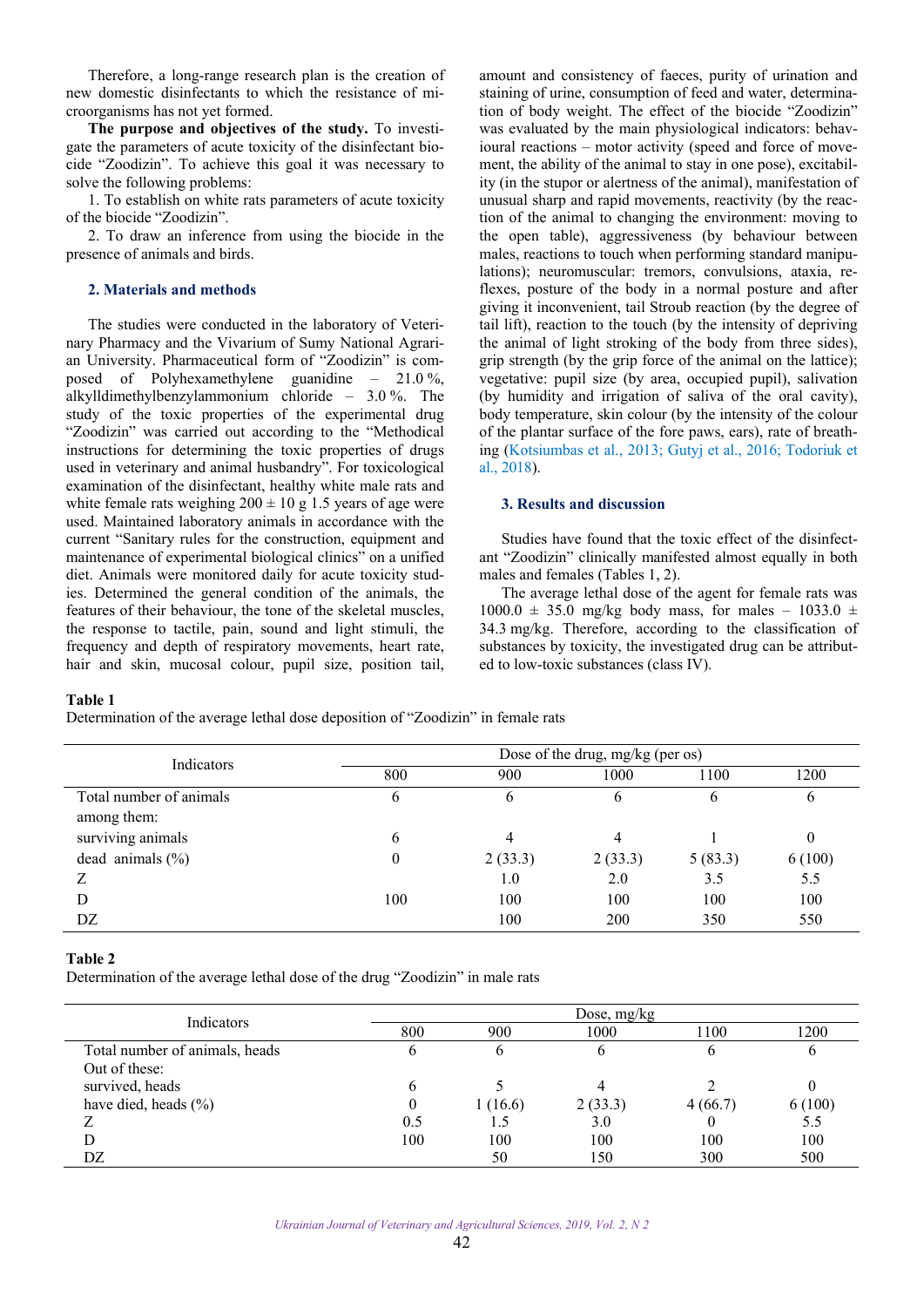<span id="page-2-0"></span>It has been established by the Animal monitoring, that in1-3 hours after oral administration of the drug in a subtoxic dose in laboratory animals noted shortness of breath and inhibition of the central nervous system. Most of them died during the first day. Subsequent observations of the surviving animals indicated that their motor response was suppressed over the next 24–72 hours. In addition, experimental rats showed a marked decrease in motor activity, excitability, reactivity and aggressiveness, movement disorders, reduced response to touch and pain irritation, grip strength, as well as a decrease in respiratory rate.

After the pathoanatomical dissection of the dead animals, the following was established: the walls of the abdominal cavity were smooth, shiny, slightly moistened; the surface of the liver was smooth and shiny, slightly hyperemic; the parietal and visceral pleura were also smooth, shiny, effusions and adhesions not detected; pulmonary tissue pink, hyperemic, without thickening, elastic; round heart bag and heart unchanged (Table 3).

**Table 3** 

Effect of subtoxic dose of disinfectant "Zoodizin" at oral administration on the general functional parameters of experimental rats

|                                   | Observation time, h. |      |          |  |  |
|-----------------------------------|----------------------|------|----------|--|--|
| Indicators                        | 6                    | 24   | 72       |  |  |
| Behavioral reactions:             |                      |      |          |  |  |
| motor activity                    | $-2$                 | $-1$ | -1       |  |  |
| excitement                        | $-3$                 | -2   | -1       |  |  |
| reactivity                        | $-3$                 | $-2$ | -1       |  |  |
| aggression                        | $-2$                 | $-1$ | -1       |  |  |
| Neuromuscular reactions:          |                      |      |          |  |  |
| tremor                            | $\theta$             | 0    | $^{(1)}$ |  |  |
| seizures during the course        | - 1                  |      |          |  |  |
| reaction to painful irritation    | -1                   | - 1  |          |  |  |
| grip strength                     | $-2$                 | -1   | 0        |  |  |
| Vegetative reactions:             |                      |      |          |  |  |
| the size of the eye pupil         | unchanged            |      |          |  |  |
| respiratory rate                  | slowed down          |      |          |  |  |
| condition of woolen cover         | slight smoking       |      |          |  |  |
| the color of the mucous membranes | slight blueness      |      |          |  |  |
| the number of fecal masses        | a slight increase    |      |          |  |  |
| the consistency of fecal masses   | semi-rare            |      |          |  |  |
| frequency of urination            | unchanged            |      |          |  |  |
| the color of the urine            | unchanged            |      |          |  |  |
| heart rate                        | unchanged            |      |          |  |  |

*Notes: 0* – *no effect; "-"*– *effect inhibition* 

However, there was an enlargement of the coronary vessels, venous sinuses and blood overflow; cerebral vessels are dilated, which is characteristic of the hypoxic condition.

Given that the drug was injected into the stomach with a probe, particular attention was paid to the possibility of macroscopic changes of the organs.

As a result, mechanical stretching of the walls of the stomach and the adjacent portion of the small intestine was noted. The large intestine was without organoleptic changes. The contents of the stomach and small intestine was a foamy muddy fluid. The mucous membrane of this gut fragment had a matte velvety appearance, the folding normally expressed. Subsequent observations of the surviving animals within 2 weeks revealed that they had signs of intoxication (crowding, general depression, muscle tremor). However, at use of the drug in a subtoxic dose, such symptoms of laboratory animal poisoning disappeared within 48–72 hours.

## **4. Conclusions**

1. It was found that the average lethal dose of the drug "Zoodizin" at oral administration to rats-females was  $1000.0 \pm 35.0$  mg/kg body weight, males – 1033.0  $\pm$ 34.3 mg/kg.

2. Experimental studies have proved that the disin-

fectant "Zoodizin" according to GOST 12.1.007-76, belongs to the IV class of danger, that is low-dangerous compounds, and according to GOST 12.1.07 – to the III class of hazard of substances and can be used for disinfection premises where animals and poultry are kept.

### **Conflict of interest**

The authors declared that there is no conflict of interest.

## **References**

- [Champan, J. S. \(2003\). Biocide resistant mechanisms.](https://doi.org/10.1016/S0964-8305(02)00097-5) *Intern. Biodetecterioration and Biodegradation,* 51(2), 133–138. doi: 10.1016/S0964-8305(02)00097-5.
- Fotina, T. I., & Fotina, H. A. (2014). Mikroflora ptashnykiv. *Nashe ptakhivnytstvo*, 6(36), 84–88 (in Ukrainian).
- [Gutyj, B., Paska, M., Levkivska, N., Pelenyo, R., Nazaruk, N., &](https://doi.org/10.15421/201649)  Guta, Z. (2016). Study of acute and chronic toxicity of 'injectable mevesel' investigational drug. *Biological Bulletin of Bogdan Chmelnitskiy Melitopol State Pedagogical University,* 6(2), 174–180. doi: 10.15421/201649.
- [Instruktsiia z provedennia sanitarnoi obrobky dezinfektsii,](http://search.ligazakon.ua/l_doc2.nsf/link1/RE14080.html)  dezinsektsii ta deratyzatsii obiektiv ptakhivnytstva (2016). Ministerstvo ahrarnoi polityky ta prodovolstva Ukrainy vid 13.04.2016 r. N 156. Rezhym dostupu: http://search.ligazakon.ua/l\_doc2.nsf/link1/RE14080.html (in Ukrainian).

*Ukrainian Journal of Veterinary and Agricultural Sciences, 2019, Vol. 2, N 2*